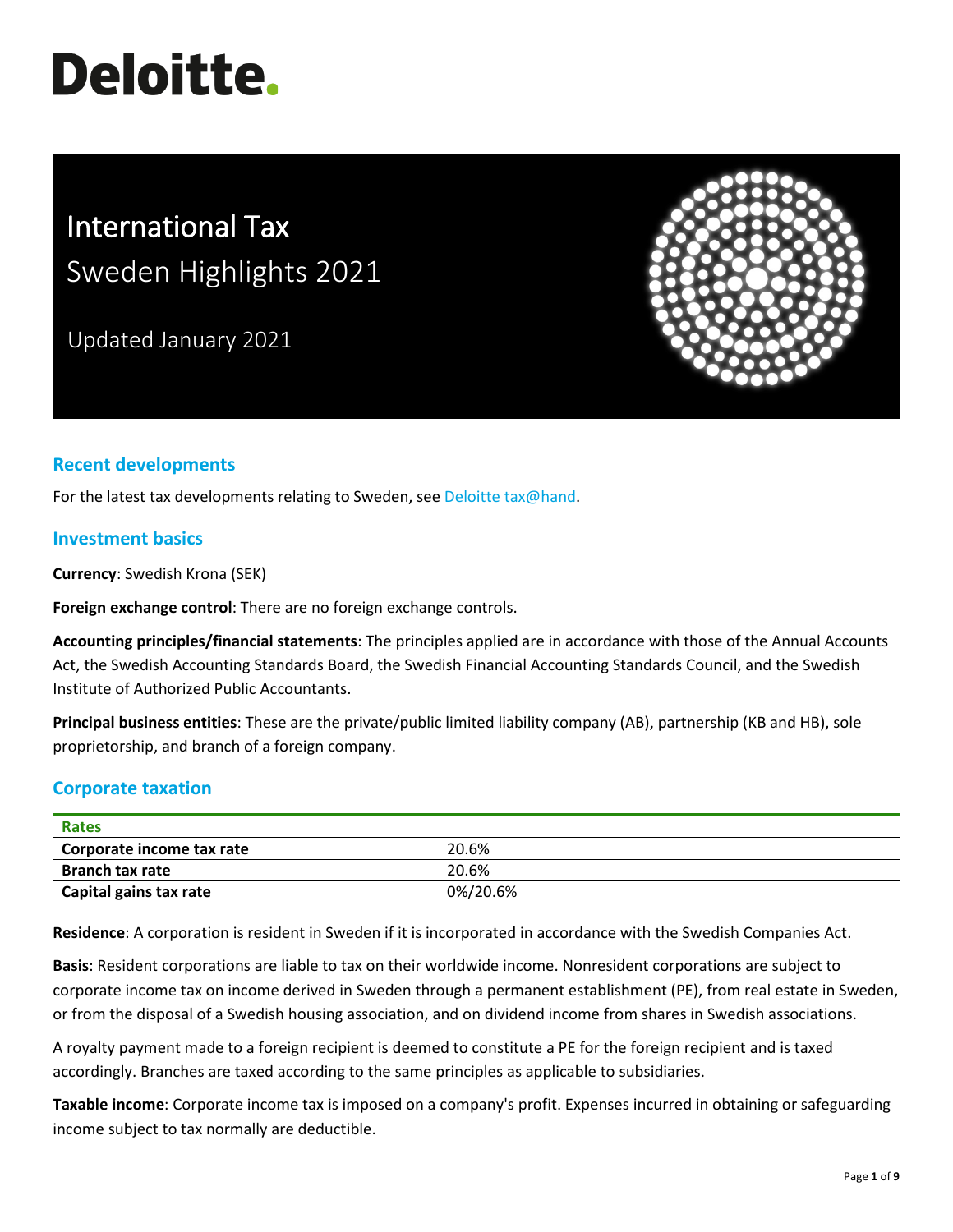**Rate**: The corporate income tax rate is 20.6% for financial years starting on or after 1 January 2021 (reduced from 21.4% for financial years starting after 31 December 2018 but before 1 January 2021).

**Surtax**: There is no surtax.

**Alternative minimum tax**: There is no alternative minimum tax.

**Taxation of dividends**: Dividends generally are tax-exempt, if they are business-related (see under "Participation exemption," below). Even if qualifying for the exemption, dividends will not be exempt if the dividend payment is treated as a tax-deductible expense in the country of the payer company. Other dividends are included in business income and taxed at the corporate tax rate applicable for the financial year.

**Capital gains**: Capital gains from a business-related sale of shares in a resident company generally are tax-exempt. The sale of shares held in a nonresident company also can qualify as tax-exempt if the features of the foreign company are similar to those of a Swedish limited liability company or a Swedish economic association and the shareholding is business-related (see under "Participation exemption," below). Taxable capital gains are regarded as other business income and taxed at the corporate tax rate applicable for the financial year.

**Losses**: Tax losses may be carried forward indefinitely. Restrictions apply after a direct or an indirect change of ownership of a company, mergers, etc. The carryback of losses is not permitted, although the application of the tax allocation reserve may be viewed as a type of loss carryback.

**Foreign tax relief**: Foreign tax credit generally is available, provided certain conditions are met. The tax credit allowed is limited to an amount corresponding to the Swedish tax on foreign income.

**Participation exemption**: The participation exemption applies to dividends received by a Swedish resident company from another resident company and to capital gains derived from the sale of shares in a resident company, provided the shares qualify as business-related (shares held as inventory do not qualify). Unlisted shares constituting fixed business assets always are deemed to be business-related. Listed shares that constitute fixed business assets are deemed to be business-related if the participation is at least 10% of the company's voting rights or is considered necessary for conducting the business of the company whose shares are held. In addition, listed shares must be held for at least one year. In certain cases, the participation exemption may be extended to dividends received and capital gains derived from the sale of shares in a nonresident company. However, the features of the foreign entity must be similar to those of a Swedish limited liability company or economic association. Shares in an EU resident company can qualify as tax-exempt even if the shares are held as inventory, provided the holding represents at least 10% of the capital. An exemption also exists for partnerships or holdings in partnerships. Special rules apply to investment companies. Even if qualifying for the participation exemption, dividends will not be tax-exempt if the dividend payment is treated as a tax-deductible expense in the country where the payer company is resident.

**Holding company regime**: There is no holding company regime.

**Incentives**: There are no incentives.

# **Compliance for corporations**

**Tax year**: Corporate income tax is assessed based on net income earned in the previous year (income year). For companies, the income year corresponds to the financial year. Companies generally use a financial year consisting of a 12-month period ending on 31 December, 30 April, 30 June, or 31 August, but can use a 12-month period ending on the last day of any month of the year.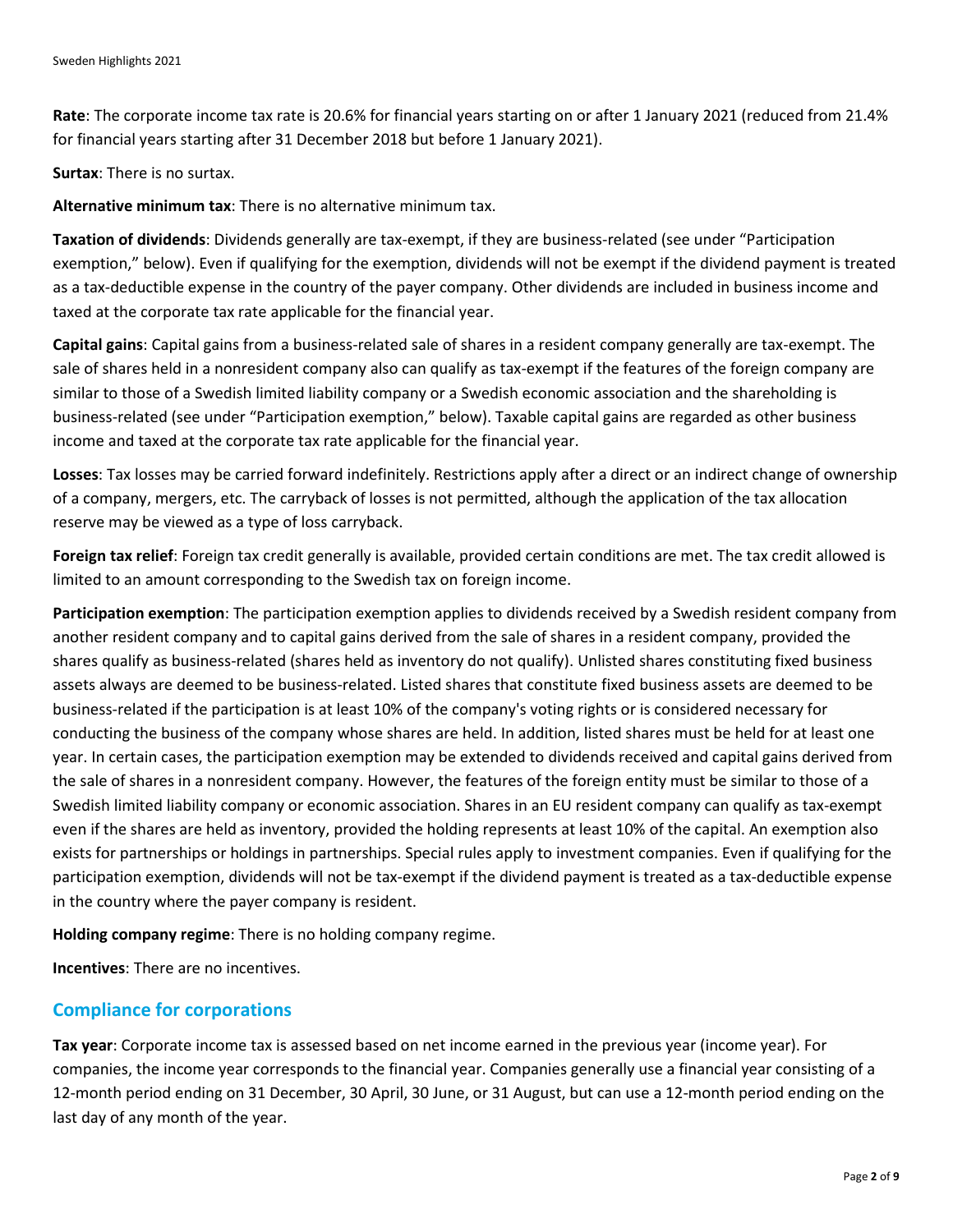**Consolidated returns**: Consolidated tax returns are not permitted; each company is required to file a separate tax return. Group contributions are allowed, where the group entity making the contribution deducts the amount contributed from its income and the receiving entity (generally a loss-making entity) reports a corresponding amount as taxable income.

**Filing and payment**: There are four different dates for filing the annual corporate income tax return:

- For companies with a financial year ending between 31 January and 30 April, the return is due on 1 November (paper returns) or 1 December (electronic returns) of the calendar year in which the financial year ended.
- For companies with a financial year ending between 31 May and 30 June, the return is due on 15 December (paper returns) of the calendar year in which the financial year ended or by 15 January (electronic returns) of the calendar year after the calendar year in which the financial year ended.
- For companies with a financial year ending between 31 July and 31 August, the return is due on 1 March (paper returns) or 1 April (electronic returns) of the calendar year after the calendar year in which the financial year ended.
- For companies with a financial year ending between 30 September and 31 December, the return is due on 1 July (paper returns) or 1 August (electronic returns) of the calendar year after the calendar year in which the financial year ended.

A preliminary return must be filed no later than one month before the start of the tax year, and monthly estimated tax payments must be made during the year based on the preliminary return.

A final tax assessment is issued within six months from the tax return filing deadline, and either a refund is issued, or a final balance must be paid.

**Penalties**: A fee of SEK 6,250 is imposed for late filing, with additional fees of up to SEK 18,750 if no return is submitted within five months from the filing deadline. A surcharge equal to 40% of the tax due is imposed if the taxpayer has omitted information or provided false information on the return. If filing is incomplete or no return is submitted, the tax authorities may estimate the tax payable. Interest is charged on outstanding taxes.

**Rulings**: Advance rulings may be issued by the Council for Advance Tax Rulings to a resident or nonresident company on corporate income tax, VAT, real estate tax, and the application of the general anti-avoidance rule (GAAR).

# **Individual taxation**

| <b>Rates</b>                                   |                     |                                |
|------------------------------------------------|---------------------|--------------------------------|
| National income tax rate                       | Taxable income      | Rate                           |
|                                                | SEK 523,200 or less | 0%                             |
|                                                | Over SEK 523,200    | 20%                            |
| <b>Employment income tax rate</b>              |                     | Progressive (approximately 30% |
|                                                |                     | to 52%)                        |
| One-time reimbursements tax rate               |                     | Varies, maximum 57%            |
| <b>Municipal tax rate</b>                      |                     | Approximately 32%              |
| Capital gains, dividend, and interest tax rate |                     | 30%                            |

**Residence**: An individual living or regularly residing in Sweden is considered resident for tax purposes. An individual that previously lived in Sweden is deemed to be resident even after departure from Sweden if the individual retains essential ties with Sweden, such as a permanent home or family.

**Basis**: Swedish residents are taxed on worldwide income. Nonresidents are taxed only on Swedish-source income, including pensions and certain capital gains.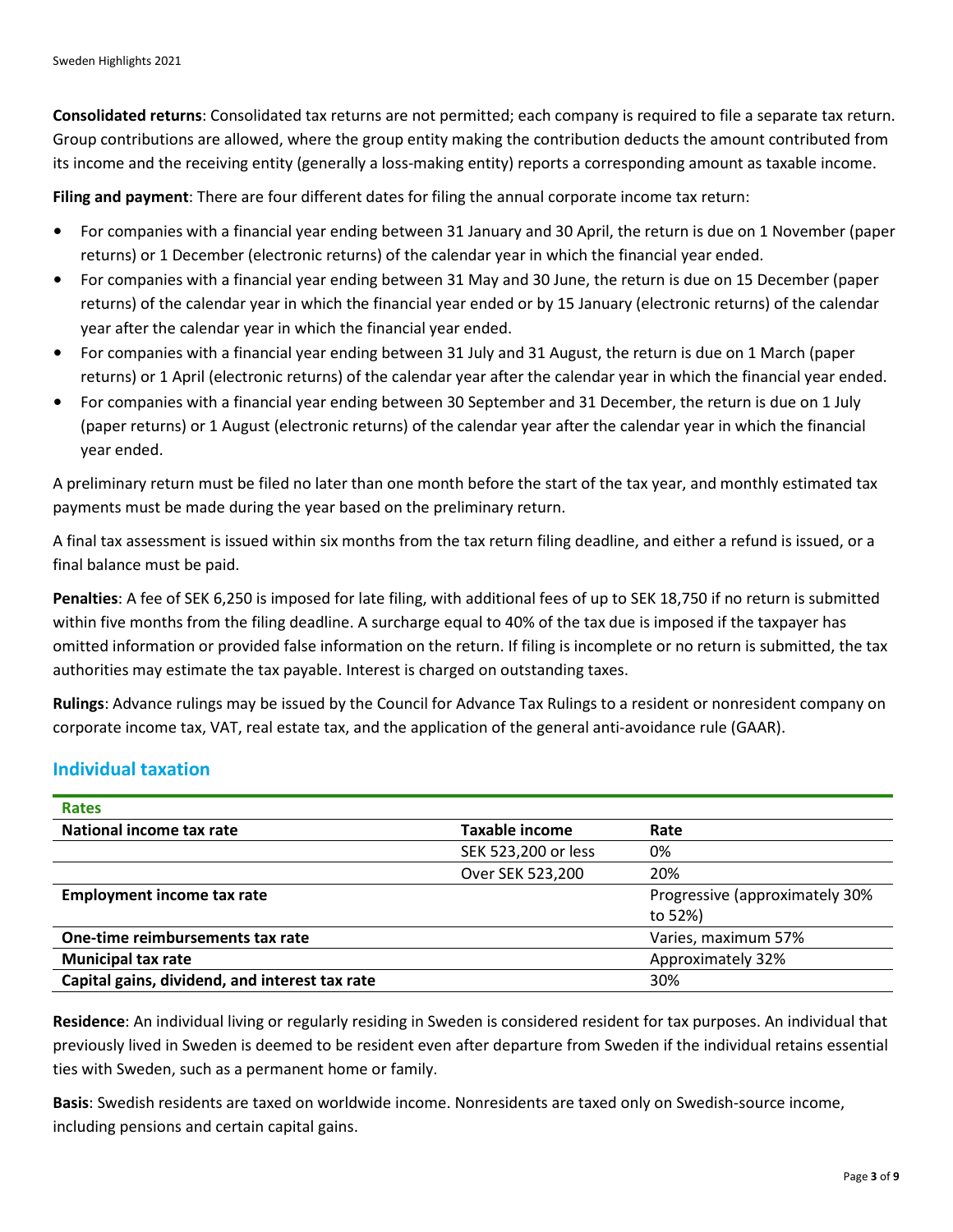**Taxable income**: An individual's income is divided into three categories: business income, employment income, and capital income. An individual may be subject to both national income tax and municipal income tax (the latter is imposed only on earned income).

**Rates**: Employment income is taxed at national progressive rates of approximately 30% to 52%. One-time reimbursements are taxed at standard rates of a maximum 57% and capital income (dividends, interest, capital gains) is taxed at 30%.

The average municipal tax rate is around 32% and is imposed on total taxable employment income, less a personal allowance. A basic national income tax of 20% is imposed on taxable income exceeding SEK 523,200. In total, a maximum rate of approximately 53% may be imposed. On rare occasions, depending on the municipal rate, the highest tax rate can be up to 56%. Business income is taxed at the same rate as employment income.

**Capital gains**: Capital gains generally are included in capital income.

**Deductions and allowances**: Personal allowances adjusted in relation to the total amount of income are available. Expenses incurred for acquiring or maintaining income are deductible against the same source of income. Other deductions from employment income include alimony, work-related travel expenses, and increases in living expenses resulting from work-related travel or maintenance of more than one dwelling. A tax reduction equal to 50% of the labor costs relating to housekeeping is available, but the reduction is limited to SEK 50,000 per year. There also is a tax reduction equal to 30% of the labor costs relating to repair, maintenance, and rebuilding of a private dwelling, up to SEK 50,000 per year. These reductions cannot exceed in total SEK 50,000 per person, per year.

**Foreign tax relief**: Foreign tax paid may be credited against the Swedish tax on foreign income.

#### **Compliance for individuals**

**Tax year**: The tax year is the calendar year.

**Filing status**: Spouses and children are taxed separately for income tax purposes.

**Filing and payment**: Individuals with taxable employment income of at least SEK 20,008 during the tax year must file a tax return and submit it to the tax office by 2 May of the year following the tax year. Individuals deriving income from a capital asset held in Sweden also are likely be required to file a tax return.

**Penalties**: An initial penalty of SEK 1,250 is imposed for late filing of a return, with additional fees of up to SEK 3,750 if the return is not submitted within five months from the filing deadline. A surcharge of 40% of the tax due is imposed if false or insufficient information is provided but may be reduced under certain circumstances. If filing is incomplete or the taxpayer fails to file a return, the tax authorities may estimate the tax payable. Interest is charged on unpaid taxes.

Penalties also are imposed for failure to comply with reporting obligations under Sweden's implementation of the EU administrative cooperation directive (DAC 6). Maximum penalties of SEK 315,000 for intermediaries and SEK 157,500 for the relevant taxpayer may apply for incomplete or inaccurate DAC 6 reporting.

**Rulings**: Advance rulings may be issued by the Council for Advance Tax Rulings to a resident or nonresident individual on VAT, real estate tax, employment income, and the application of the GAAR.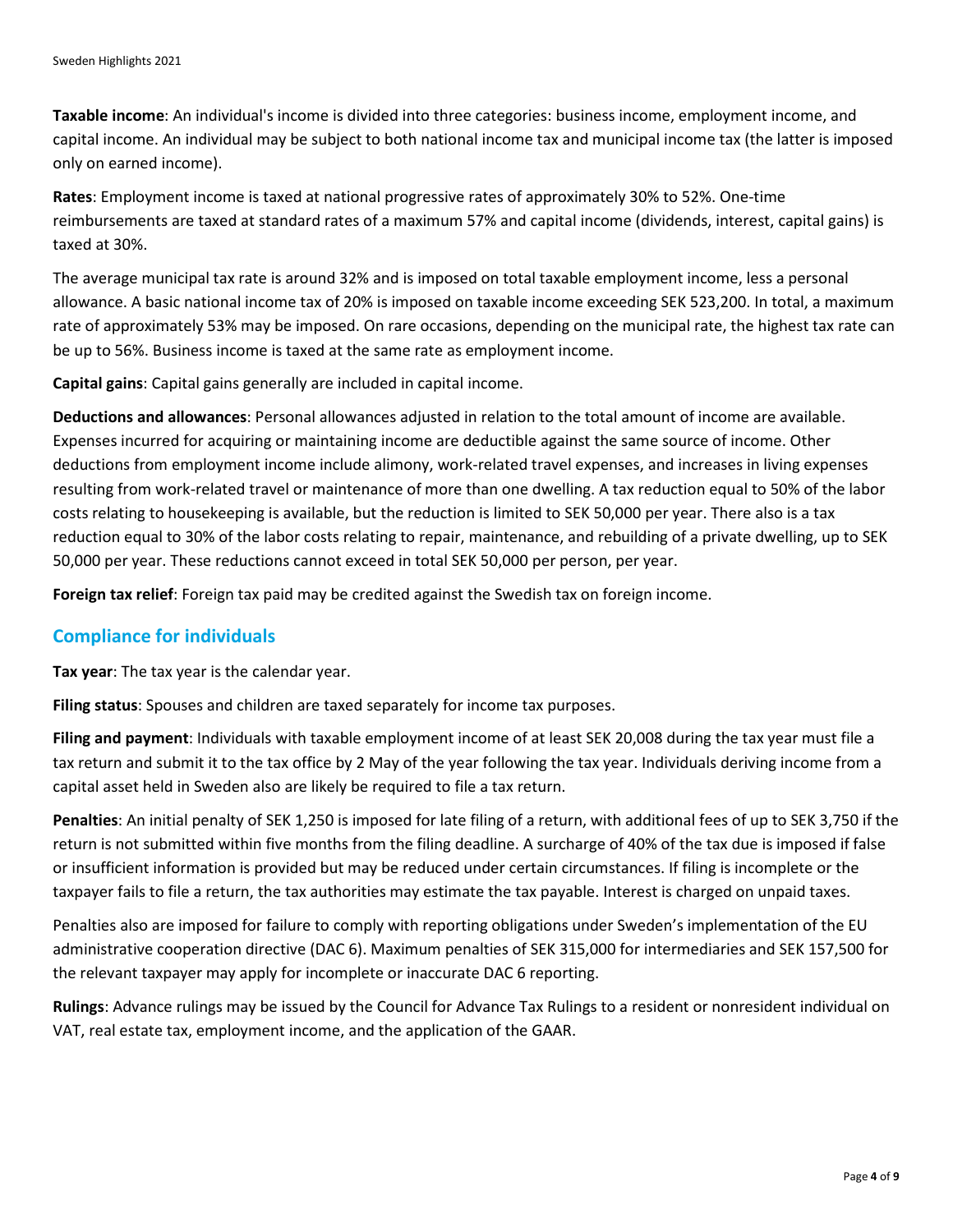# **Withholding tax**

| <b>Rates</b>                       |                  |                   |                     |                   |
|------------------------------------|------------------|-------------------|---------------------|-------------------|
| <b>Type of payment</b>             | <b>Residents</b> |                   | <b>Nonresidents</b> |                   |
|                                    | Company          | <b>Individual</b> | Company             | <b>Individual</b> |
| <b>Dividends</b>                   | 0%               | 0%                | 0%/30%              | 0%                |
| <b>Interest</b>                    | 0%               | 0%                | 0%                  | 0%                |
| <b>Royalties</b>                   | 0%               | 0%                | 0%                  | 0%                |
| <b>Fees for technical services</b> | 0%               | 0%                | 0%                  | 0%                |

**Dividends**: Sweden does not impose withholding tax on dividends paid to residents. Foreign companies generally are liable to 30% Swedish withholding tax on dividend distributions from Swedish companies. There are certain exceptions to this rule and the rate may be reduced under a tax treaty, Swedish domestic legislation, or the EU parent-subsidiary directive. Swedish domestic legislation includes an anti-avoidance provision that, if applied, means withholding tax at 30% may be imposed on dividends to both residents and nonresidents.

**Interest**: Sweden does not impose withholding tax on interest payments.

**Royalties**: There is no withholding tax on royalty payments. However, a foreign recipient of Swedish-source royalties is deemed to have a Swedish PE and is subject to Swedish income tax on the royalties received.

**Fees for technical services**: No withholding tax applies to fees for technical services.

**Branch remittance tax**: There is no branch remittance tax.

# **Anti-avoidance rules**

**Transfer pricing**: Sweden adheres to the OECD transfer pricing guidelines and allows the following transfer pricing methods: comparable uncontrolled price, resale price, cost plus, profit split, and transactional net margin method. Documentation requirements apply. Sweden allows bilateral and multilateral advance pricing agreements.

**Interest deduction limitations**: There are no formal thin capitalization rules, although substantial interest deduction restrictions apply on loans from affiliated persons.

The interest deduction limitation rules include targeted and general restrictions on deductions for interest expense, and provisions for hybrid arrangements.

Under the targeted restrictions, interest expense on intragroup loans should be allowed where: (i) the beneficial owner of the interest is resident within the European Economic Area (EEA) or in a country that has concluded a tax treaty with Sweden, or (ii) the interest is subject to tax at a rate of at least 10%. No tax deduction is granted if the purpose of the intragroup loan is exclusively or almost exclusively (90%-95%) to achieve a substantial tax benefit. Where the purpose of the loan is to finance an intragroup acquisition of shares, the acquisition must "substantially" be motivated by sound business reasons for the interest to be deductible.

The general interest deduction limitation rule restricts the deductibility of both related and third-party interest expense. The general rule applies to negative net interest expense, calculated as the difference between interest income and interest expense (interest expense for this purpose being interest the deductibility of which has not been restricted by other rules) and limits the deduction of net interest expense to 30% of a tax-adjusted EBITDA (earnings before interest, tax, depreciation, and amortization). Under a de minimis rule, net interest expense not exceeding SEK 5 million is always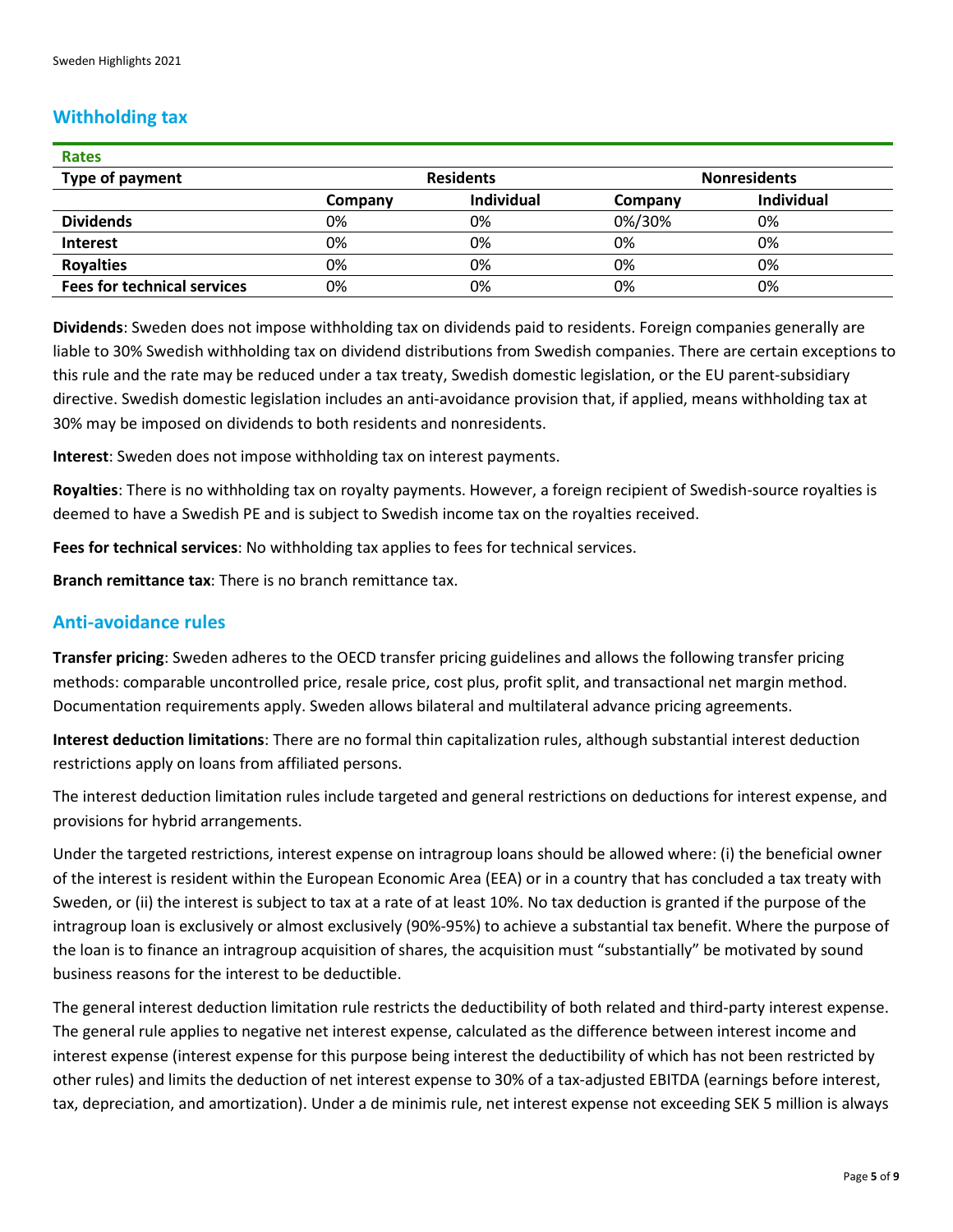tax deductible. Where the 30% EBITDA rule applies, a specific form needs to be filed with the tax authorities with the income tax return.

**Controlled foreign companies**: A Swedish resident company (or individual) or a nonresident with a PE in Sweden that holds an interest in certain foreign legal entities is subject to immediate taxation on its proportionate share of the foreign legal entity's profits where the foreign entity is either not taxed or is subject to taxation at a rate lower than 11.33% (i.e., 55% of the Swedish tax rate of 20.6%). The controlled foreign company (CFC) regime stipulates a participating interest threshold and if the foreign entity is resident in a jurisdiction on an approved list, the CFC provisions do not apply. A Swedish shareholder of a foreign legal person within the EEA that is treated as a CFC is exempt from CFC taxation on income derived from the CFC if the shareholder (taxpayer) can demonstrate that the foreign legal person actually is established in its home state and carries on genuine economic activities.

**Hybrids**: The interest deduction limitation rules include provisions addressing hybrid arrangements. The scope of the anti-hybrid rules includes cross-border interest payments and mismatches in intragroup situations (e.g., situations that give rise to a deduction without inclusion resulting from different classifications of PEs for tax purposes between jurisdictions), in line with the EU Anti-Tax Avoidance Directive (ATAD 1, as amended by ATAD 2).

**Economic substance requirements**: Sweden does not have any formal economic substance requirements, but substance is relevant in the application of certain legislative provisions, e.g., in determining the beneficial owner of interest or dividends.

**Disclosure requirements**: Sweden has introduced country-by-country reporting obligations under BEPS action 13 in addition to the transfer pricing documentation requirements.

Sweden has implemented DAC 6 on the mandatory automatic exchange of information in the field of taxation in relation to reportable cross-border arrangements involving one or more EU member states. Broadly, all cross-border tax arrangements bearing at least one of a number of defined "hallmarks" that indicate that there may be a risk of tax avoidance must be reported. The reporting obligation applies to cross-border arrangements where the first step was taken on or after 25 June 2018. Sweden has adopted the six-month extension to DAC 6 reporting agreed by the European Council and the relevant deadlines for reporting qualifying arrangements to the Swedish tax authorities are as follows:

- Where the first step was implemented between 25 June 2018 and 30 June 2020: 28 February 2021;
- Where the first step towards implementation was taken between 1 July 2020 and 31 December 2020: 31 January 2021; and
- Where the first step towards implementation is taken on or after 1 January 2021: Within 30 days.

The obligation to report falls primarily on intermediaries but in some cases on taxpayers. The cross-border arrangement must be reported to the Swedish tax authorities where the intermediary has stronger connections to Sweden than any other member state obliged to report.

**Exit tax**: The disposal of an asset at less than fair market value generally triggers exit taxation if it is not based on sound business reasons. Exceptions apply where certain requirements are fulfilled.

**General anti-avoidance rule**: A transaction may be disregarded if it produces a substantial tax benefit, the taxpayer is directly or indirectly part of the transaction, the tax benefit can be considered as the predominant reason for the transaction, and taxation based on the transaction would violate the purpose of the legislation.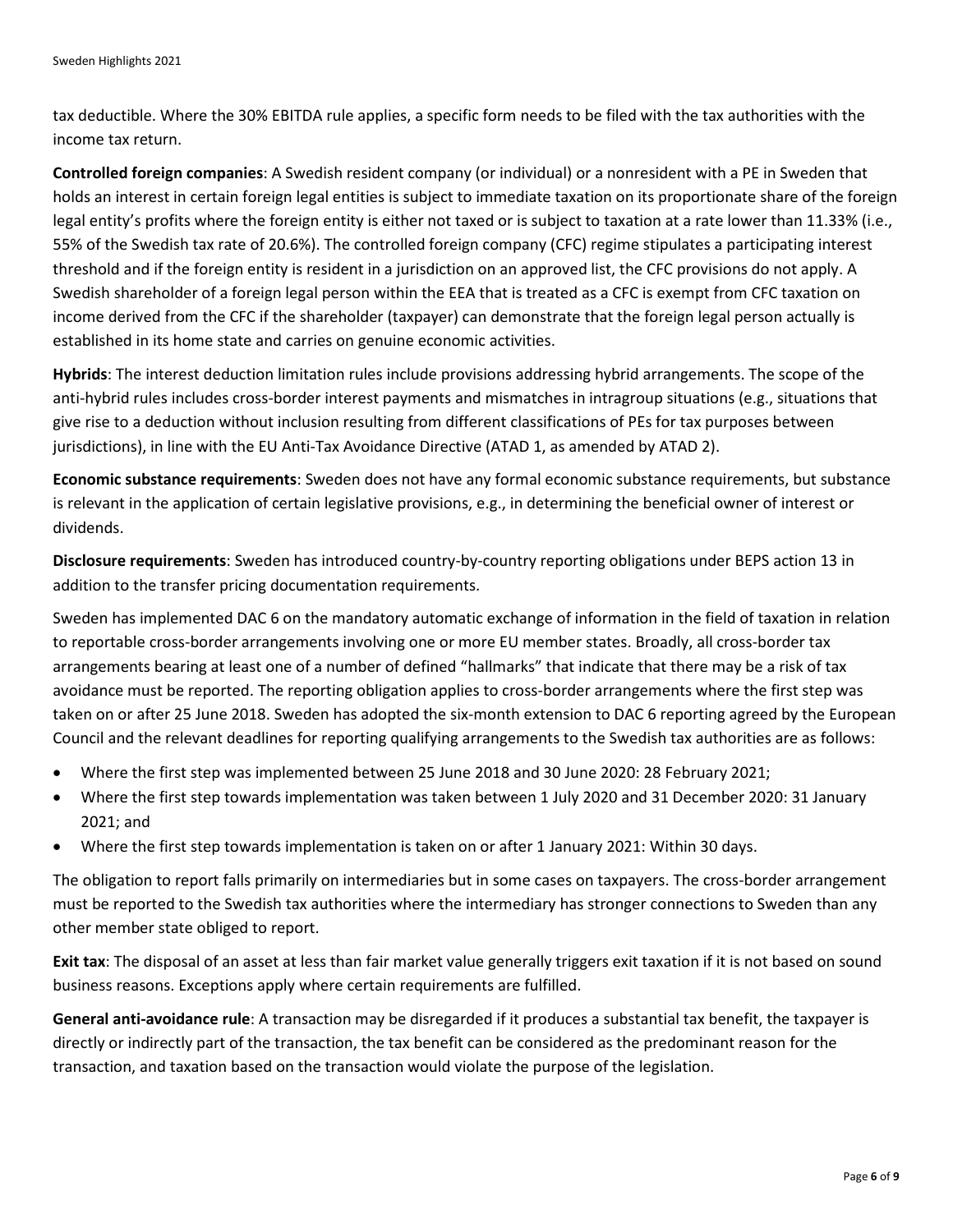# **Value added tax**

| <b>Rates</b>         |           |
|----------------------|-----------|
| <b>Standard rate</b> | 25%       |
| <b>Reduced rate</b>  | 0%/6%/12% |

**Taxable transactions**: Swedish VAT is imposed on the supply of goods and services in Sweden unless the goods or services are exempt or zero-rated (i.e., exempt with credit).

Sweden generally follows the place of supply rules in the EU VAT directive so that the place of supply depends upon whether the supply is of goods or services, whether the purchaser is a business or a consumer, and the nature of the goods or services.

VAT also is imposed on the purchase of goods by Swedish businesses from other EU member states (i.e., intra-Community acquisitions), purchases of services from foreign suppliers (intra-EU and non-EU), and the import of goods into Sweden from outside the EU. The party liable to Swedish VAT in relation to cross-border purchases of goods or services typically is the purchasing Swedish business. The importer is liable for VAT on imports.

**Rates**: The standard rate is 25%, with reduced rates of 12% (e.g., for foodstuffs and certain tourism services) and 6% (e.g., for newspapers, periodicals, and domestic passenger transport). Zero rating applies to goods including certain prescription medicines, aircraft fuel, and gold held for investment purposes.

Exemptions under Swedish VAT law are aligned with the EU VAT directive and, therefore, apply primarily to transactions involving immovable property (including real estate rentals, although the landlord may opt to tax), financial services, insurance, healthcare, and education. A transfer of a business, or an independent part of a business, can fall outside the scope of VAT.

**Registration**: A Swedish or foreign entity that is liable to VAT in Sweden must register for VAT purposes. Supplies by a foreign business (e.g., a company with its registered office outside Sweden and no Swedish fixed establishment) may under certain circumstances be subject to the domestic reverse charge on the supply in Sweden of goods or services connected to immovable property in Sweden. If so, the Swedish business customer reports the Swedish VAT due and the vendor is not required to register for VAT. In the case of goods, the foreign vendor may opt for VAT liability, triggering the obligation to register for VAT.

Intra-Community acquisitions, non-EU acquisitions of services, transfers of own goods into Sweden from another EU country, exports from Sweden, and a supply of goods or services to another EU member state from Sweden also trigger a VAT registration obligation. No registration obligation applies if the annual taxable turnover does not exceed SEK 30,000.

Sweden has implemented a call-off simplification scheme as part of the EU VAT "quick fixes." The scheme relieves a calloff stock holder from registration obligations, subject to certain requirements being fulfilled.

**Filing and payment**: VAT returns must be filed and tax paid on a monthly, quarterly, or an annual basis. If a company's VAT taxable turnover exceeds SEK 40 million, the VAT return must be filed and VAT paid monthly. If turnover is between SEK 1 and SEK 40 million, the VAT return must be filed and VAT paid on a quarterly basis (May, August, November, and February), although monthly reporting is optional. If turnover does not exceed SEK 1 million, the VAT return must be filed and VAT paid on an annual basis; monthly or quarterly reporting is optional. A company established outside the EU that is obliged to register for VAT purposes in Sweden must appoint a Swedish VAT representative to assist with Swedish VAT compliance obligations, including the submission of VAT returns on the company's behalf. The representative is not liable for any VAT due.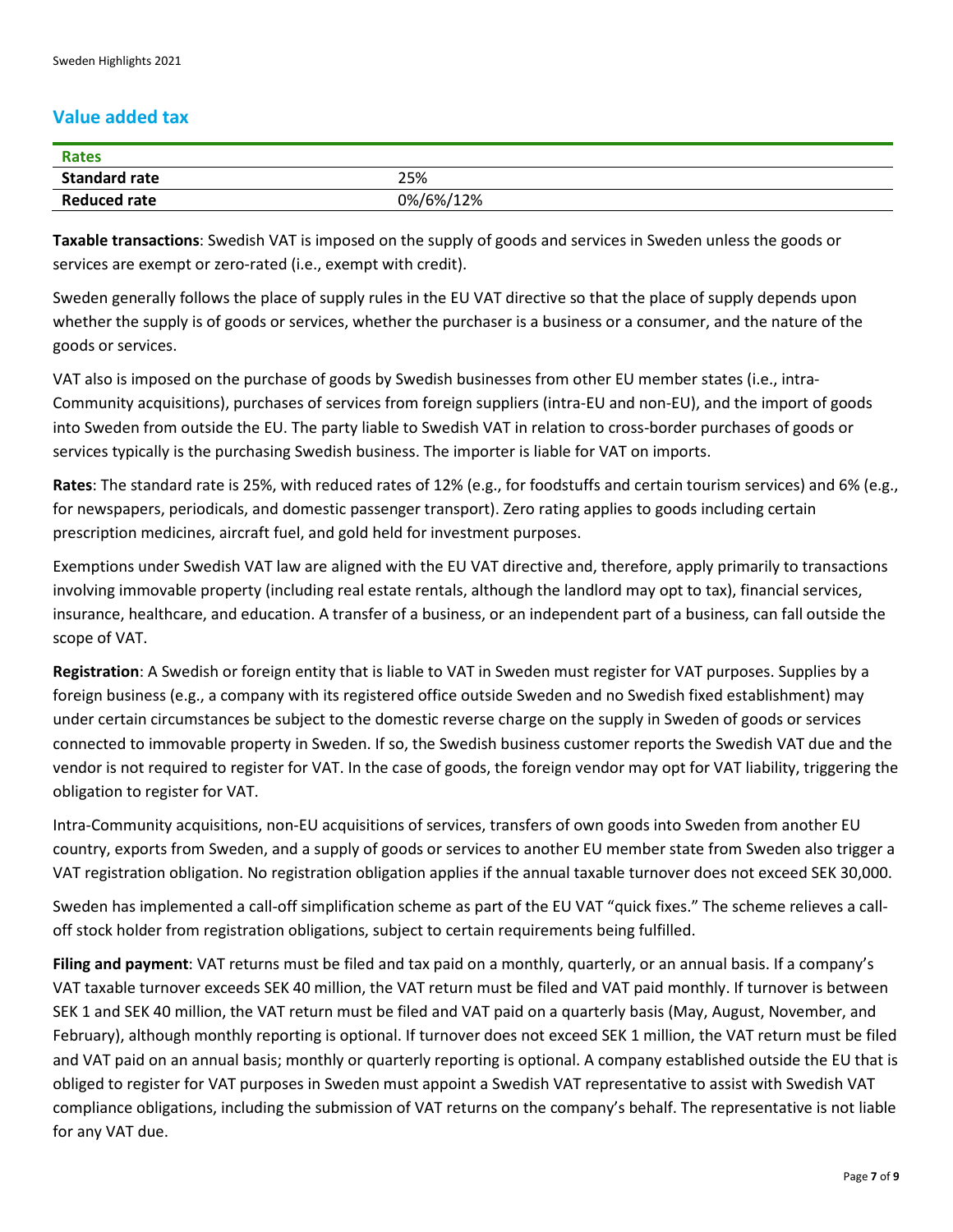The government implemented several indirect tax relief measures in 2020 in response to the COVID-19 pandemic, a number of which continue to have effect in 2021. A VAT deferral scheme allows the deferral for up to 12 months of VAT for three reporting periods (one reporting period where returns are filed quarterly) as from January 2020 through September 2020. Businesses that have submitted their VAT returns may apply for the deferral, subject to the payment of interest at 1.25% on the deferred amount, plus a monthly deferral fee of 0.2% of the deferred amount (applicable from the seventh month of the deferral). A request for deferral may be filed in 2021 but a deferral for monthly and quarterly returns may only be granted until 12 November 2021 and for yearly VAT returns until 17 January 2022.

# **Other taxes on corporations and individuals**

Unless otherwise stated, the taxes in this section apply both to companies and individuals and are imposed at the national level.

**Social security contributions**: Aggregate social security contributions of 31.42% (0% for individuals born in 1938 or earlier; 10.21% for individuals born from 1939 to 1953) for employed individuals are paid by the employer, except for the pension insurance fee of 7% on employment income up to SEK 519,708. The maximum charge is SEK 36,400 and this may be fully credited against other income taxes.

Contributions made by the self-employed amount to 28.97%, plus a pension insurance fee of 7% (on employment income up to SEK 519,708). A reduced rate applies for individuals born in 1952 or earlier.

**Payroll tax**: Sweden does not impose a payroll tax but employers also must bear the individual element of social security contributions (see under "Social security contributions," above).

**Capital duty**: Sweden does not impose capital duty.

**Real property tax**: Real property tax generally is imposed annually on companies on all types of real property at rates of 0.2%-2.2% on the tax assessment value (which is determined by the tax authorities based on information provided by the property owner in the property tax return). The tax is deductible in computing the corporate tax liability.

Individuals are subject to a real property fee imposed on dwellings. The annual fee for a family house consisting of one to two apartments is the lower of SEK 7,812 and 0.75% of the property's tax assessment value, and the lower of SEK 1,337 or 0.3% of the assessment value of the property where there are three or more apartments. No property tax or property fee is imposed on certain types of real property.

**Transfer tax**: Sweden does not impose transfer tax, although some transfers are subject to stamp duty.

**Stamp duty**: Stamp duty is payable by the purchaser on the transfer of real estate. The standard rate is 4.25% on the higher of the acquisition value and the tax assessed value if the transferee is a legal entity and 1.5% of the market/transfer value of the property if the purchaser is an individual. Stamp duty also is imposed on mortgage loans at rates between 0.4% and 2%.

**Net wealth/worth tax**: Sweden does not impose a net wealth tax or a net worth tax.

**Inheritance/estate tax**: Sweden does not impose an inheritance tax or an estate tax.

**Tax treaties:** Sweden has concluded over 100 income tax treaties. Sweden deposited its instrument of ratification of the OECD multilateral instrument (MLI) with the OECD on 22 June 2018 but with a reservation over the date of entry into effect for Sweden. As at January 2021, the MLI has not been implemented into domestic law. For information on Sweden's tax treaty network, visi[t Deloitte International Tax Source.](https://dits.deloitte.com/#Jurisdiction/15)